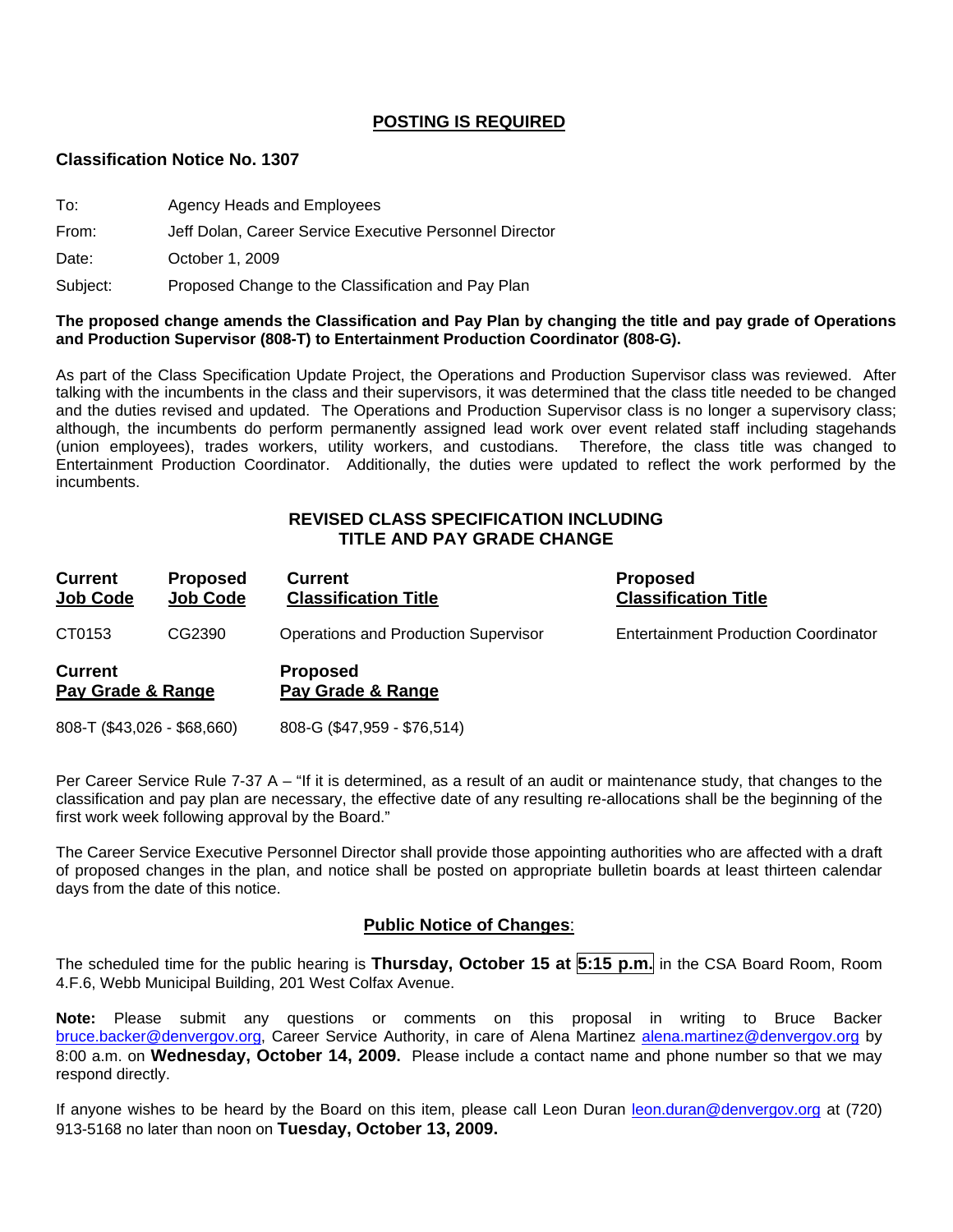

## Career Service Authority

Page 1 of 5

# Entertainment Production Coordinator

## **GENERAL STATEMENT OF CLASS DUTIES**

Coordinates and oversees facility operations and maintenance related to event production and activities held at multiple venues and performs permanently assigned lead work.

## **DISTINGUISHING CHARACTERISTICS**

This class coordinates and oversees facility operations and maintenance related to event production and activities. The Entertainment Production Coordinator is also distinguished from the Events Coordinator that performs full performance professional level work coordinating events and providing administrative support for events activities held in multiple venues.

## *Guidelines, Difficulty and Decision Making Level:*

Guidelines are generally but not always clearly applicable, requiring the employee to exercise judgment in selecting the most pertinent guideline, interpret precedents, adapt standard practices to differing situations, and recommend alternative actions in situations without precedent.

Duties assigned are generally complex and may be of substantial intricacy. Work assignment is performed within an established framework under general instructions but requires simultaneous coordination of assigned functions or projects in various stages of completion.

Employee is responsible for determining time, place, and sequence of actions to be taken. Unusual problems or proposed deviations from guidelines, practices, or precedents may be discussed with the supervisor before being initiated.

#### *Level of Supervision Received and Quality Review:*

Under general supervision, the employee receives assignments and is expected to carry them through to completion with substantial independence. Work is reviewed for adherence to instructions, accuracy, completeness, and conformance to standard practice or precedent. Recurring work clearly covered by guidelines may or may not be reviewed.

#### *Interpersonal Communications and Purpose:*

Contacts with the public or employees where explanatory or interpretive information is exchanged, defended, and gathered and discretion and judgment are required within the parameters of the job function.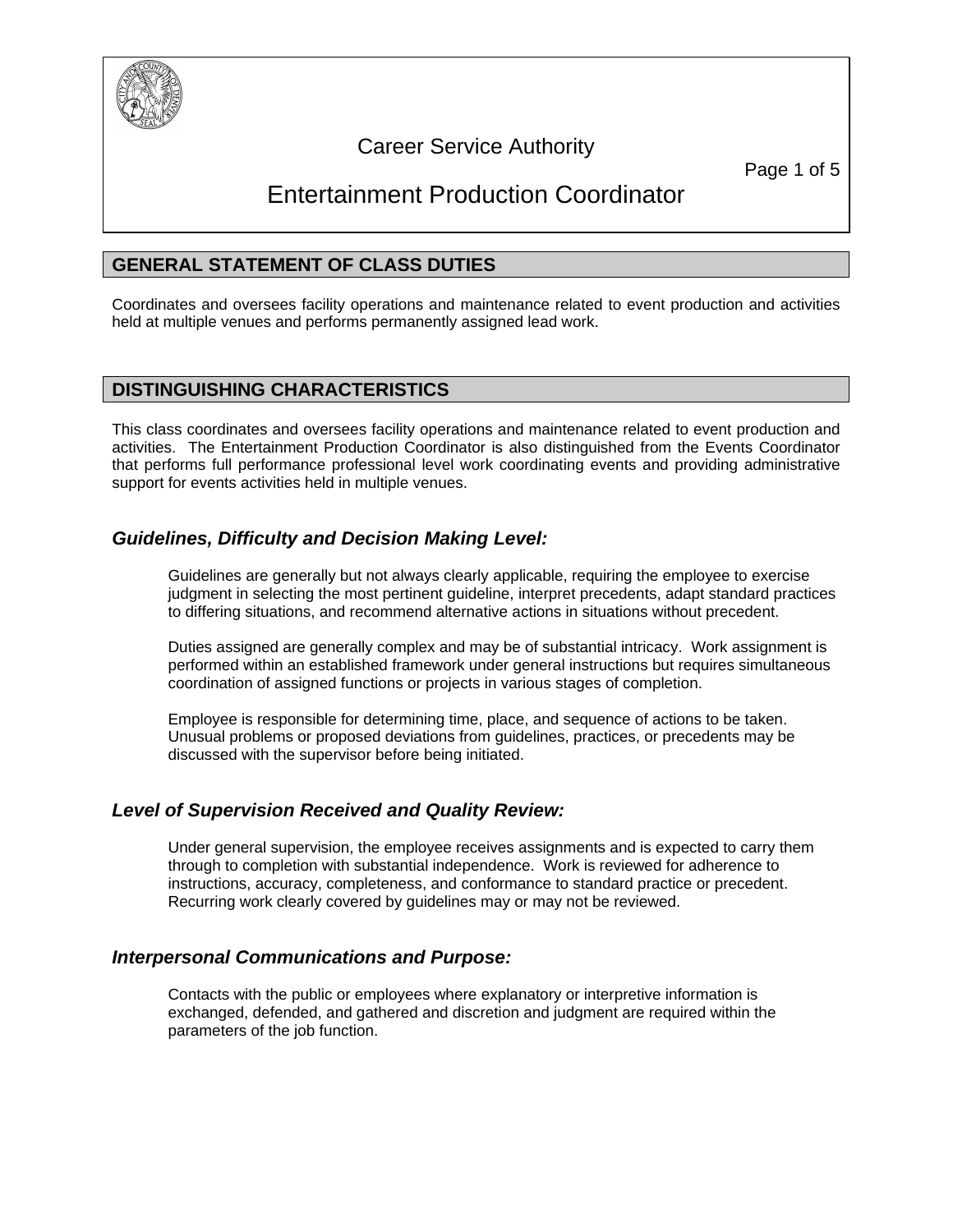#### *Level of Supervision Exercised:*

Performs lead work over contract employees.

### **ESSENTIAL DUTIES**

Serves as the Manager on Duty for events and coordinates and monitors the work of on-call event staff, trade workers, stage hands, and others involved with the production of events or facility maintenance activities.

Coordinates, directs, and instructs event related employees on logistical and technical specifications of event production and facility maintenance as it relates to production requirements.

Acts as a liaison with internal and external events staff and various providers, provides technical assistance related to specifications, productions, operations, and facility maintenance, and assists with event coordination.

Coordinates training sessions with vendors for stagehands and resolves problems encountered by event staff associated with the production of an event or facility maintenance activities.

Ensures necessary materials and equipment are available for scheduled events and facility maintenance.

Compiles, monitors, and maintains files and documentation related to operating and labor costs and prepares purchase orders for all purchases as they relate to productions and theatrical projects.

Implements safety and security standards and develops procedures to ensure compliance.

Reviews work upon completion for adherence to guidelines, standards, and contracts.

Performs other related duties as assigned or requested.

Any one position may not include all of the duties listed. However, the allocation of positions will be determined by the amount of time spent in performing the essential duties listed above.

## **MINIMUM QUALIFICATIONS**

#### *Competencies, Knowledge, & Skills:*

- **Teamwork** Encourages and facilitates cooperation, pride, trust, and group identity, fosters commitment and team spirit, and works with others to achieve goals.
- **Influencing/Negotiating** Persuades others to accept recommendations, cooperate, or change their behavior, works with others toward an agreement, and negotiates to find mutually acceptable solutions.
- **Interpersonal Skills** Shows understanding, courtesy, tact, empathy, and concern, develops and maintains relationships, deals with people who are difficult, hostile, and/or distressed, relates well to people from varied backgrounds and situations, and is sensitive to individual differences.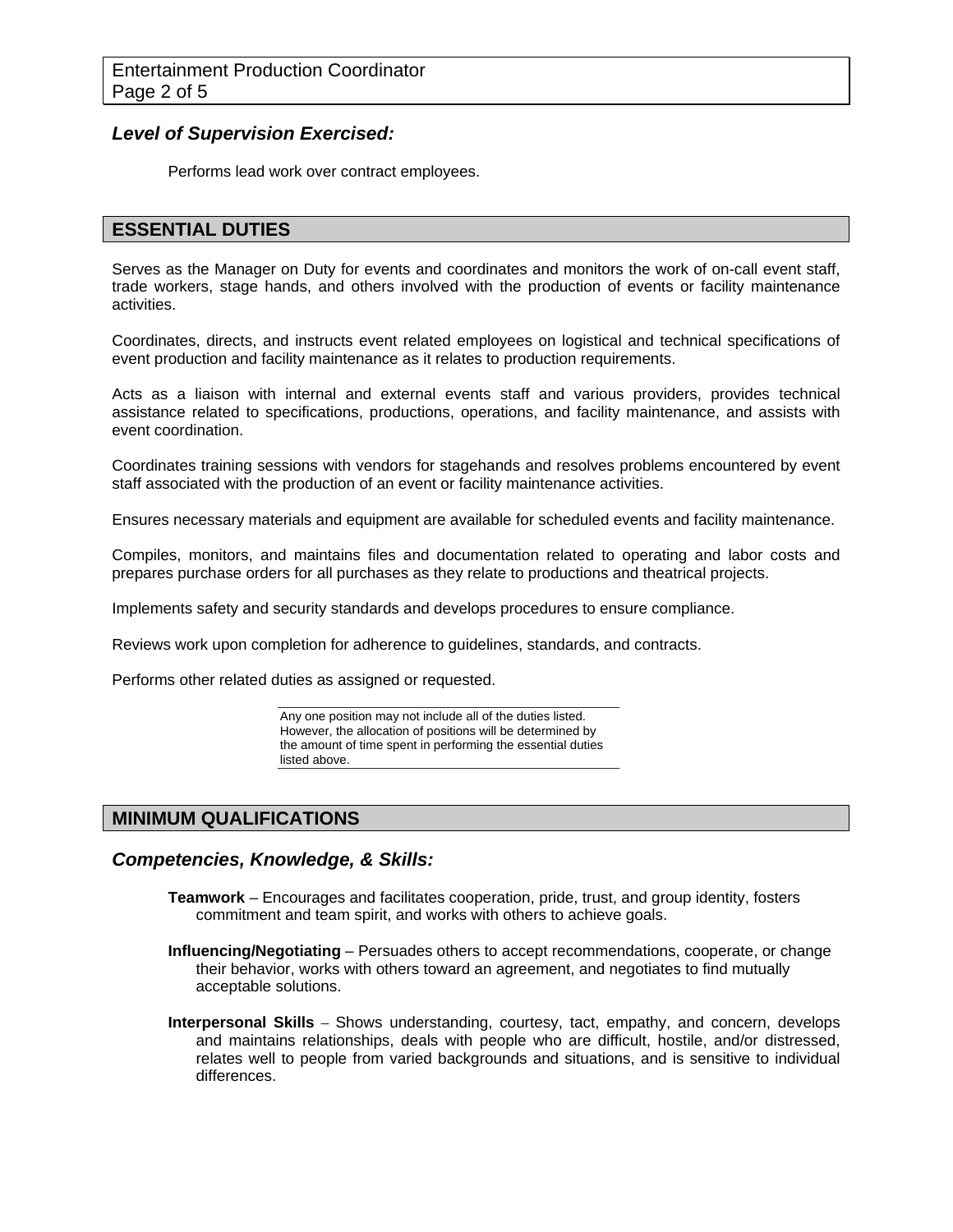- **Reading** Understands and interprets written material including technical material, rules, regulations, instructions, reports, charts, graphs, or tables and applies what is learned from written material to specific situations.
- **Writing** Recognizes or uses correct English grammar, punctuation, and spelling, communicates information in a succinct and organized manner, and produces written information including technical material that is appropriate for the intended audience.
- **Planning and Evaluating** Organizes work, sets priorities, and determines resource requirements, determines short- or long-term goals and strategies to achieve them, coordinates with other organizations or parts of the organization to accomplish goals, and monitors progress and evaluates outcomes.
- **Conflict Management** Manages and resolves conflicts, grievance, confrontations, or disagreements in a constructive manner to minimize negative personal impact.
- **Problem Solving** Identifies problems, determines accuracy and relevance of information, uses sound judgment to generate and evaluate alternatives, and makes recommendations.
- **Customer Service** Works with customers to assess needs, provide assistance, resolves problems, and satisfy expectations, knows products and services, and is committed to providing quality products and services.
- **Diversity** Is sensitive to cultural diversity, race, gender, and other individual differences in the workforce.
- **Diversity** Is sensitive to cultural diversity, race, gender, and other individual differences in the workforce.
- **Organizational Awareness** Knows the organization's mission and function and how its social, political, and technological systems work and operates effectively with them including the program, policies, procedures, rules and regulation of the organization.
- **Oral Communication** Expresses ideas and facts to individuals or groups effectively, makes clear and convincing oral presentations, listens to others, and facilitates an open exchange of ideas.
- **Self-Management** Sets well-defined and realistic personal goals, displays a high level of initiative, effort, and commitment towards completing assignments in a timely manner, works with minimal supervision, is motivated to achieve, and demonstrates responsible behavior.
- **Reasoning** Identifies rules, principles, or relationships that explain facts, data, or other information, analyzes information, and makes correct inferences or draws accurate conclusions.
- **Interpersonal Skills** Shows understanding, courtesy, tact, empathy, and concern, develops and maintains relationships, may deal with people who are difficult, hostile, and/or distressed, relates well to people from varied backgrounds and situations, and is sensitive to individual differences.
- **Decision Making** Makes sound, well-informed, and objective decisions, perceives the impact and implications of decisions, commits to action even in uncertain situations to accomplish goals, and causes change.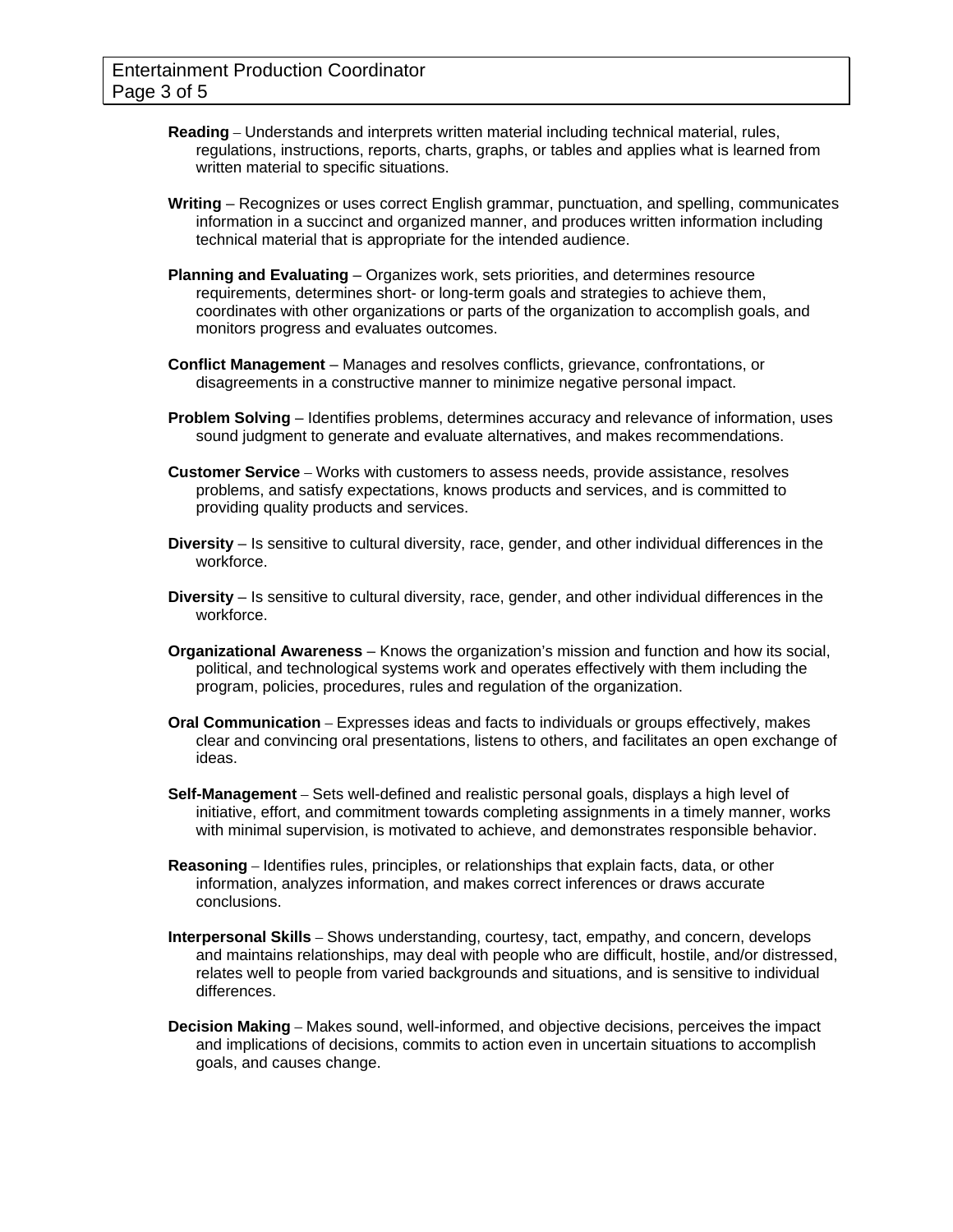**Information Management** – Identifies a need for and knows where and how to gather information and organizes and maintains information or information management systems.

- **Integrity/Honesty** Contributes to maintaining the integrity of an organization, displays high standards of ethical conduct, understands the impact of violating these standards on an organization, self, and others, and is trustworthy.
- Knowledge of supervisory principles and practices sufficient to be able to delegate responsibility and assignments.
- Knowledge of safety hazards and necessary safety precautions sufficient to be able to establish a safe work environment for self and others.

**Physical Demands** (Physical Demands are a general guide and specific positions will vary based on working conditions, locations, and agency/department needs)*:* 

Standing: remaining on one's feet in an upright position. Walking: moving about on foot including steps and ramps. Talking: expressing or exchanging ideas by means of spoken words. Near Acuity: ability to see clearly at 20 inches or less. Depth perception: ability to judge distances and space relationships.

#### *Working Environment:*

Subject to long irregular hours. Subject to varying and unpredictable situations.

#### *Education Requirement:*

Graduation from high school or possession of a GED Certificate.

#### *Experience Requirement:*

Three years of experience in event planning, production, and/or facility operations.

#### *Education/Experience Equivalency:*

Additional appropriate education may be substituted for one year of the minimum experience requirement.

#### **CLASS DETAIL**

*FLSA CODE:*Exempt

*ESTABLISHED DATE:* 09/16/1995

*REVISED DATE:* xx/xx/2009